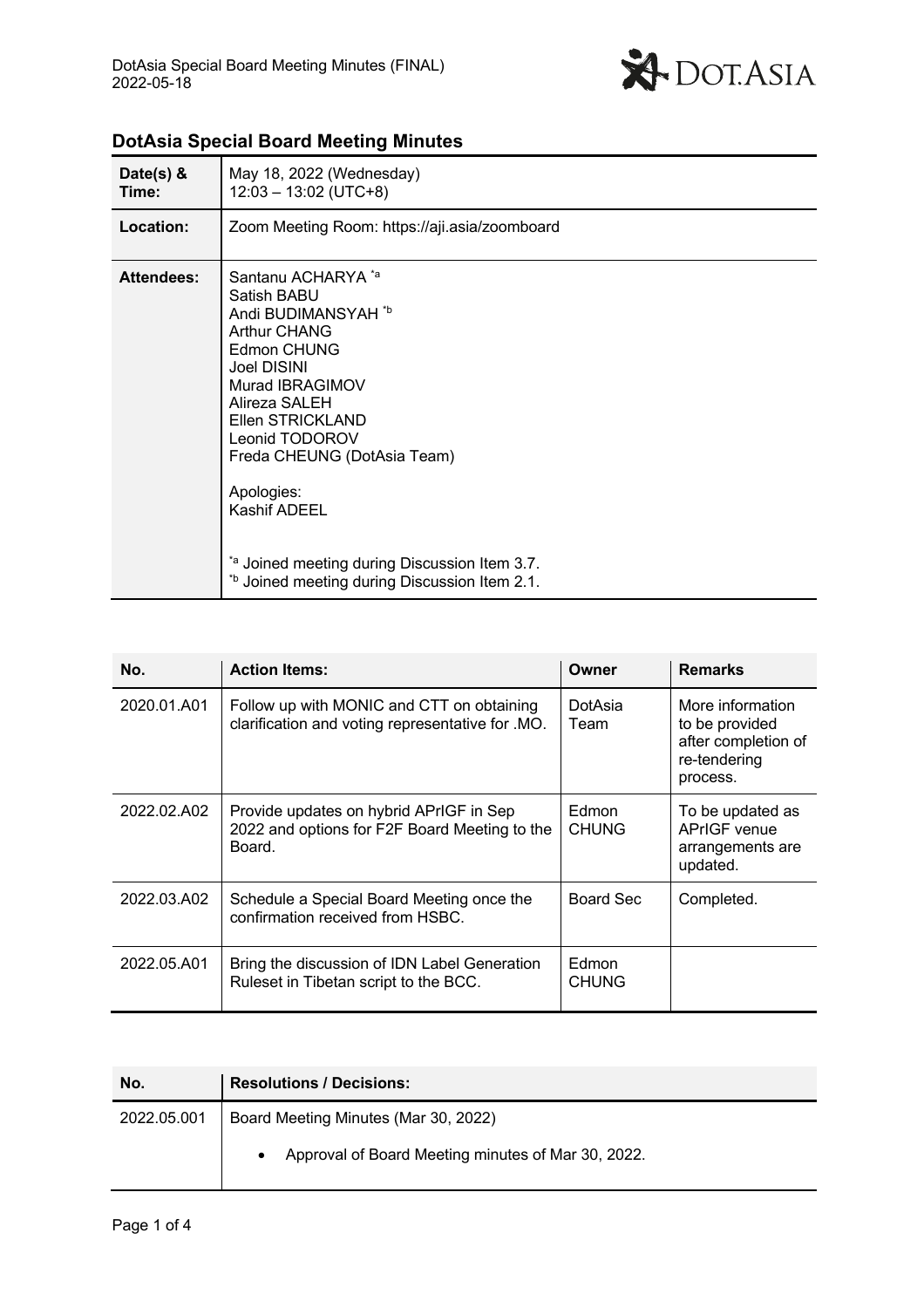

| No.         | <b>Resolutions / Decisions:</b>                                                                                                                                                                                                                                                                                                                       |
|-------------|-------------------------------------------------------------------------------------------------------------------------------------------------------------------------------------------------------------------------------------------------------------------------------------------------------------------------------------------------------|
|             | Approved.                                                                                                                                                                                                                                                                                                                                             |
| 2022.05.002 | SCP Application from .TH<br>Approval of SCP Application from .TH<br>Circulation to BFC & AC for comments completed<br>$\circ$<br>BCC discussed and recommended to support the application<br>$\circ$<br>Approved.                                                                                                                                     |
| 2022.05.003 | <b>Board Committee Chairs</b><br>Appointment of:<br><b>BGC Chair: Murad IBRAGIMOV</b><br>$\Omega$<br><b>BFC Chair: Kashif ADEEL</b><br>$\bigcap$<br>Confirmation to continue as:<br><b>BCC Chair: Ellen STRICKLAND</b><br>$\bigcap$<br>Thank you to Satish and Santanu for their tenure as BGC and BFC Chair<br>respectively<br>Resolved unanimously. |

## **Discussions:**

## **1. Roll Call**

- 1.1. With no objection from Board Members present, Satish BABU continued to chair the Board Meeting on May 18, 2022 until a new Chair is elected.
- 1.2. Roll call. Those present for all or part of the meeting are included in the Attendees section.

## **2. Approval of Board Meeting Minutes (Mar 30, 2022)**

- 2.1. Latest version of Draft 1 was presented and action items were briefed to the Board.
- 2.2. The Mar 30, 2022 Board Meeting minutes were approved. (2022.05.001)
- 2.3. A late objection was raised from Joel and noted.

#### **3. Board Chair Election**

- 3.1. It was noted that there were robust discussions during the last Board meeting on whether special handling of elected individuals with nationalities from sanctioned countries was needed.
- 3.2. It was further noted that HSBC has now confirmed that all elected individuals from the Board Elections are cleared and acceptable as official Board Directors for their compliance requirements. It was also noted that the banking situation remains with ICBC for which DotAsia maintains its office mortgage with. DotAsia team will work further with ICBC taking the experience with HSBC as a reference. Nevertheless, all members of the Board should be considered to be able to participate directly in the Board Chair election.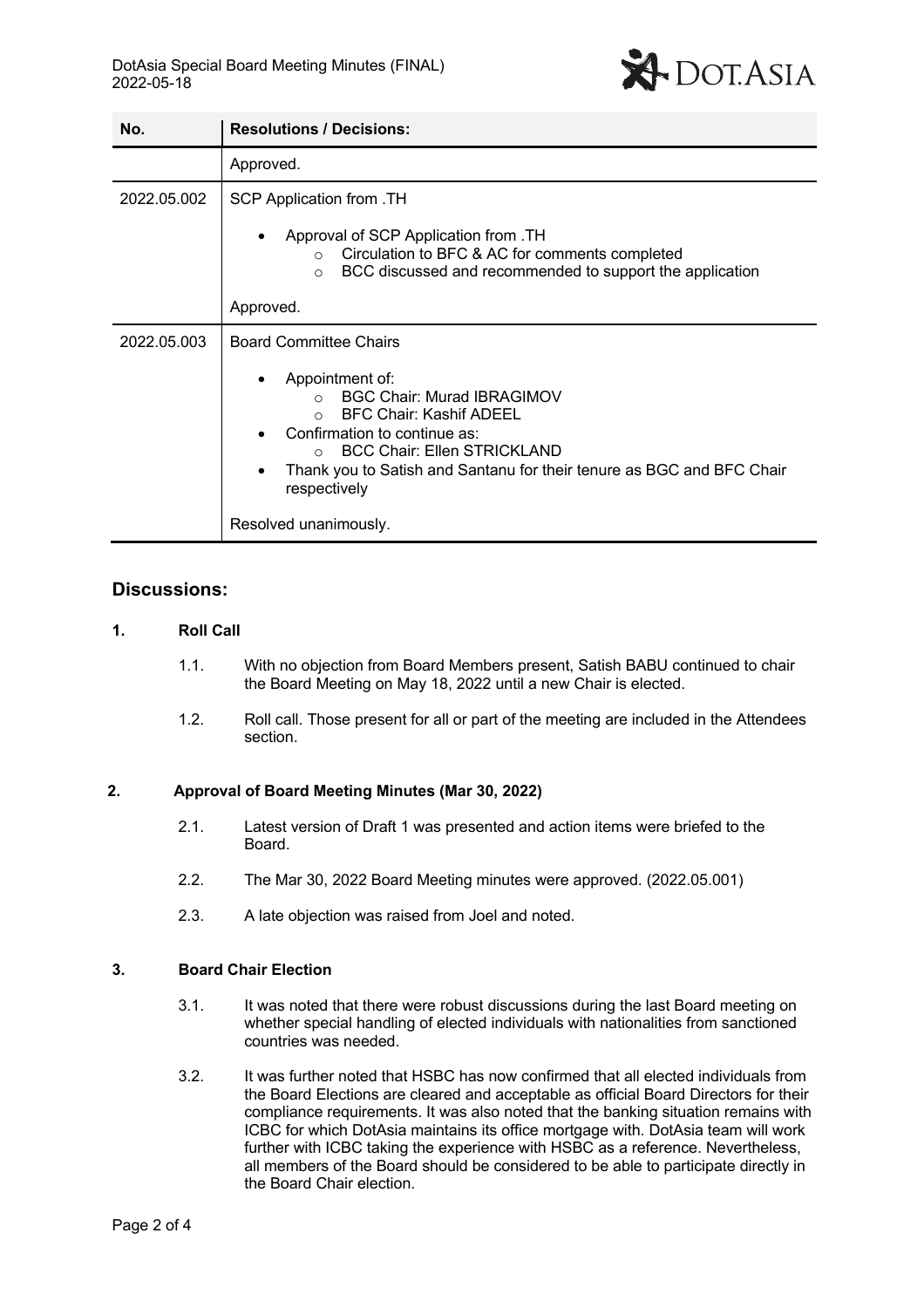

- 3.3. The Board expressed appreciation to Arthur for his proactive engagement with HSBC, allowing DotAsia to move forward with the banking issue.
- 3.4. Nomination procedures were briefed to the Board. Edmon administered the Board Chair Elections and subsequent Q&A with the candidates.
- 3.5. Nomination of Leonid TODOROV was received from Murad IBRAGIMOV, seconded by Andi BUDIMANSYAH. Nomination was accepted by Leonid.
- 3.6. Self-nomination was received from Satish BABU, seconded by Ellen STRICKLAND. Nomination was accepted by Satish.
- 3.7. Brief statements from Satish and Leonid were provided followed by Q&A by the candidates with other Board members.
- 3.8. Question was raised on whether it is acceptable to raise questions to both candidates via email after this meeting for further consideration. It was noted that Board Members are welcome to raise questions via email in between the end of this meeting and the voting process at the upcoming monthly Board Meeting scheduled on May 25, 2022.
- 3.9. A follow up concern was raised that while producing the legal advisory, the counselors did not take into account Alireza's namesakes, which might have been a cause for a long-lasting confusion. It was clarified that this concept and information is only raised for the first time to the DotAsia Board at this meeting. No information regarding such matter was raised by HSBC nor brought to the attention of the Board and therefore no such information was considered by the Board or legal counsels.

## **4. Approval of SCP Application from .TH**

- 4.1. Background of SCP application from .TH was briefed to the Board for consideration. It was noted that the application was received in Feb and also presented to the Board and Board Committees at previous meetings.
- 4.2. It was highlighted that additional information has been received from the applicant and included in the materials with the application to address the issues raised by the BFC.
- 4.3. It was reported that BFC identified certain areas that perhaps should be included as requirements for future applications. Further discussion on updating the SCP Process to be continued at the BCC.
- 4.4. The Board discussed and agreed with no objections to approve the SCP application from .TH. (2022.05.002)

#### **5. Confirmation of Board Committees Chairs**

- 5.1. Board Committees discussed and proposed to confirm the Committee Chairs as follows:
	- BGC Chair: Murad IBRAGIMOV
	- BFC Chair: Kashif ADEEL
	- BCC Chair: Ellen STRICKLAND
- 5.2. Resolved unanimously. (2022.05.003)